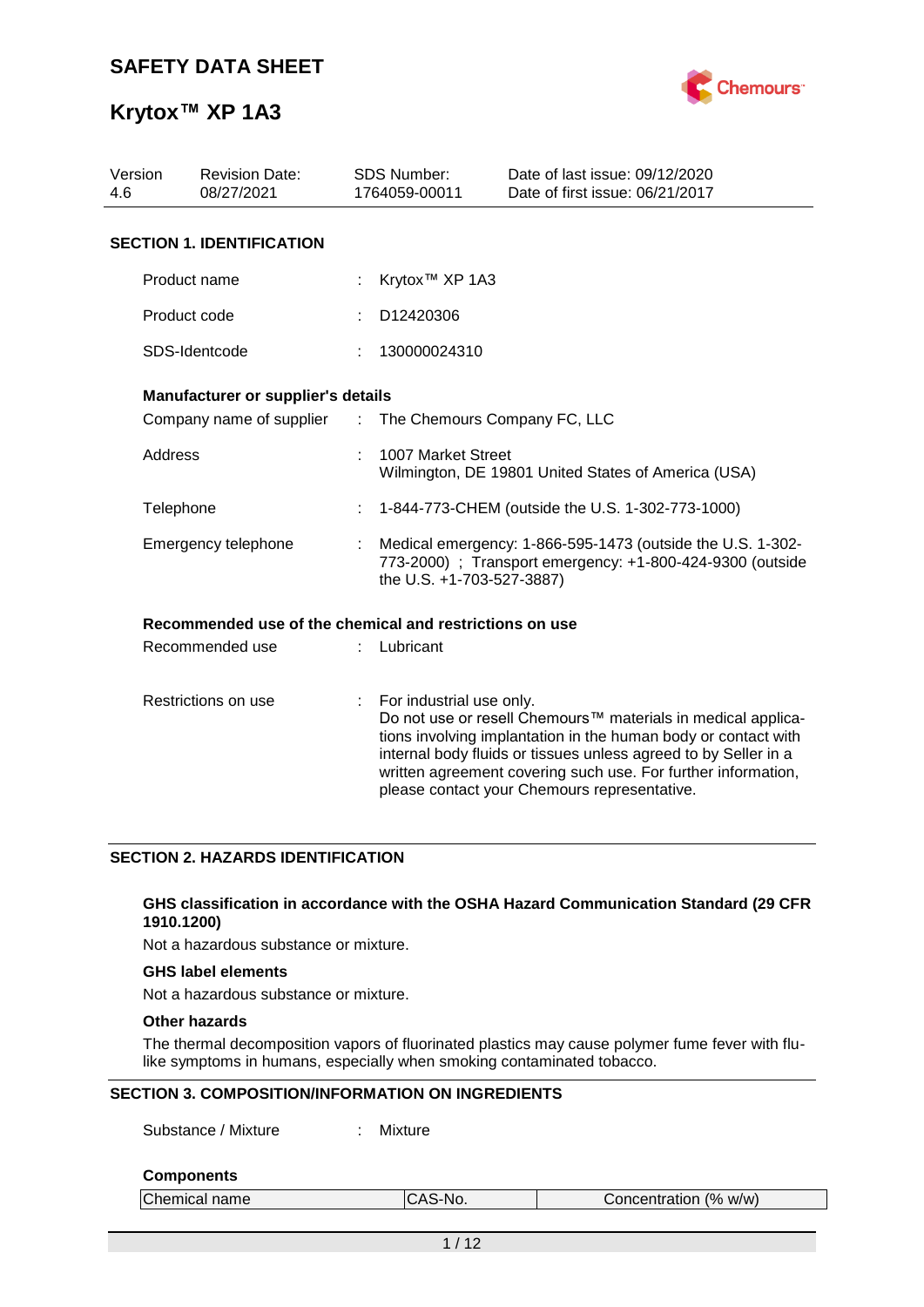

| Version | <b>Revision Date:</b>                                                                                                             | SDS Number:                                                                                       | Date of last issue: 09/12/2020  |  |  |  |  |
|---------|-----------------------------------------------------------------------------------------------------------------------------------|---------------------------------------------------------------------------------------------------|---------------------------------|--|--|--|--|
| 4.6     | 08/27/2021                                                                                                                        | 1764059-00011                                                                                     | Date of first issue: 06/21/2017 |  |  |  |  |
|         | lene>), omega-fluoro-alpha-<br><tetrafluoro-1 (hydroxyphenoxy-<br="" <<="">phosphinyl)oxy&gt;methyl&gt;ethyl&gt;-</tetrafluoro-1> | Poly(oxy <trifluoro(trifluoromethyl)ethy assigned<br="" not="">.</trifluoro(trifluoromethyl)ethy> | $>= 1 - 5$                      |  |  |  |  |

Actual concentration is withheld as a trade secret

### **SECTION 4. FIRST AID MEASURES**

| If inhaled                                                        |    | If inhaled, remove to fresh air.<br>Get medical attention if symptoms occur.                                                                                                                                                                                                                                    |
|-------------------------------------------------------------------|----|-----------------------------------------------------------------------------------------------------------------------------------------------------------------------------------------------------------------------------------------------------------------------------------------------------------------|
| In case of skin contact                                           |    | Wash with water and soap as a precaution.<br>Get medical attention if symptoms occur.                                                                                                                                                                                                                           |
| In case of eye contact                                            | ÷. | Flush eyes with water as a precaution.<br>Get medical attention if irritation develops and persists.                                                                                                                                                                                                            |
| If swallowed                                                      |    | : If swallowed, DO NOT induce vomiting.<br>Get medical attention if symptoms occur.<br>Rinse mouth thoroughly with water.                                                                                                                                                                                       |
| Most important symptoms<br>and effects, both acute and<br>delayed |    | Inhalation may provoke the following symptoms:<br>Irritation<br>Polymer fume fever<br>Skin contact may provoke the following symptoms:<br>Irritation<br><b>Discomfort</b><br>Itching<br>Redness<br>Eye contact may provoke the following symptoms<br>Irritation<br>Lachrymation<br>Redness<br><b>Discomfort</b> |
| Protection of first-aiders                                        |    | No special precautions are necessary for first aid responders.                                                                                                                                                                                                                                                  |
| Notes to physician                                                |    | Treat symptomatically and supportively.                                                                                                                                                                                                                                                                         |

### **SECTION 5. FIRE-FIGHTING MEASURES**

| Suitable extinguishing media<br>- 11     | Not applicable<br>Will not burn                            |
|------------------------------------------|------------------------------------------------------------|
| Unsuitable extinguishing<br>media        | Not applicable<br>Will not burn                            |
| Specific hazards during fire<br>fighting | Exposure to combustion products may be a hazard to health. |
| Hazardous combustion prod-<br>ucts       | Hydrogen fluoride<br>carbonyl fluoride                     |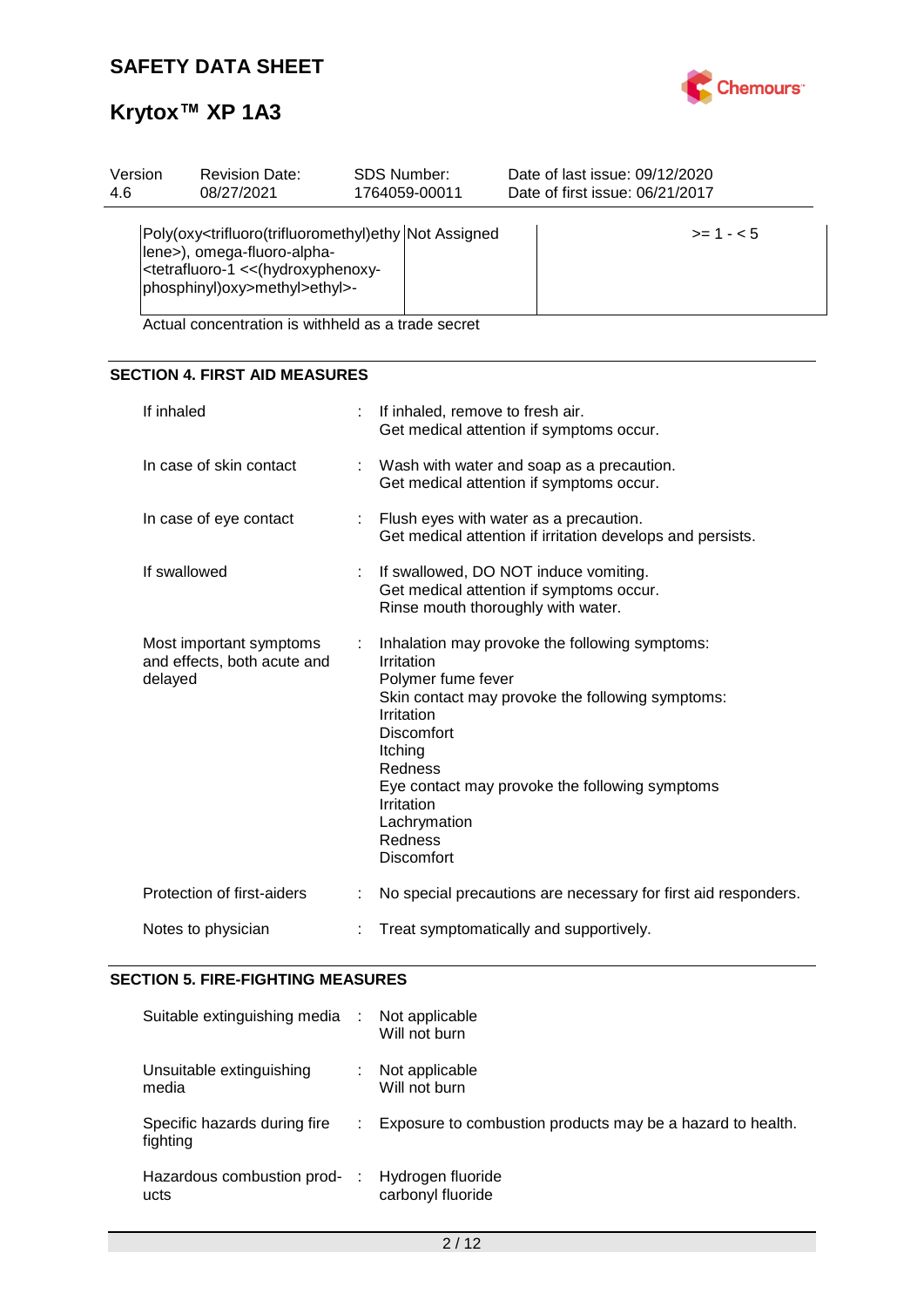

| Version<br>4.6 | <b>Revision Date:</b><br>08/27/2021                                             |   | SDS Number:<br>1764059-00011                                                | Date of last issue: 09/12/2020<br>Date of first issue: 06/21/2017                                                                                                                                                                                                                                                                                                                                                                                                                                                                                                                                                        |
|----------------|---------------------------------------------------------------------------------|---|-----------------------------------------------------------------------------|--------------------------------------------------------------------------------------------------------------------------------------------------------------------------------------------------------------------------------------------------------------------------------------------------------------------------------------------------------------------------------------------------------------------------------------------------------------------------------------------------------------------------------------------------------------------------------------------------------------------------|
|                |                                                                                 |   | aerosolized particulates<br>Carbon oxides                                   | potentially toxic fluorinated compounds                                                                                                                                                                                                                                                                                                                                                                                                                                                                                                                                                                                  |
|                | Specific extinguishing meth-<br>ods                                             | ÷ | SO.<br>Evacuate area.                                                       | Use extinguishing measures that are appropriate to local cir-<br>cumstances and the surrounding environment.<br>Use water spray to cool unopened containers.<br>Remove undamaged containers from fire area if it is safe to do                                                                                                                                                                                                                                                                                                                                                                                           |
|                | Special protective equipment :<br>for fire-fighters                             |   | necessary.                                                                  | Wear self-contained breathing apparatus for firefighting if<br>Use personal protective equipment.                                                                                                                                                                                                                                                                                                                                                                                                                                                                                                                        |
|                | <b>SECTION 6. ACCIDENTAL RELEASE MEASURES</b>                                   |   |                                                                             |                                                                                                                                                                                                                                                                                                                                                                                                                                                                                                                                                                                                                          |
|                | Personal precautions, protec- :<br>tive equipment and emer-<br>gency procedures |   |                                                                             | Follow safe handling advice (see section 7) and personal pro-<br>tective equipment recommendations (see section 8).                                                                                                                                                                                                                                                                                                                                                                                                                                                                                                      |
|                | Environmental precautions                                                       | ÷ | Avoid release to the environment.<br>oil barriers).<br>cannot be contained. | Prevent further leakage or spillage if safe to do so.<br>Prevent spreading over a wide area (e.g., by containment or<br>Retain and dispose of contaminated wash water.<br>Local authorities should be advised if significant spillages                                                                                                                                                                                                                                                                                                                                                                                   |
|                | Methods and materials for<br>containment and cleaning up                        |   | bent.<br>which regulations are applicable.                                  | Soak up with inert absorbent material.<br>For large spills, provide diking or other appropriate contain-<br>ment to keep material from spreading. If diked material can be<br>pumped, store recovered material in appropriate container.<br>Clean up remaining materials from spill with suitable absor-<br>Local or national regulations may apply to releases and dispo-<br>sal of this material, as well as those materials and items em-<br>ployed in the cleanup of releases. You will need to determine<br>Sections 13 and 15 of this SDS provide information regarding<br>certain local or national requirements. |

### **SECTION 7. HANDLING AND STORAGE**

| Technical measures      | See Engineering measures under EXPOSURE<br>CONTROLS/PERSONAL PROTECTION section.                                                                                                                           |
|-------------------------|------------------------------------------------------------------------------------------------------------------------------------------------------------------------------------------------------------|
| Local/Total ventilation | : Use only with adequate ventilation.                                                                                                                                                                      |
| Advice on safe handling | Handle in accordance with good industrial hygiene and safety<br>practice, based on the results of the workplace exposure as-<br>sessment<br>Take care to prevent spills, waste and minimize release to the |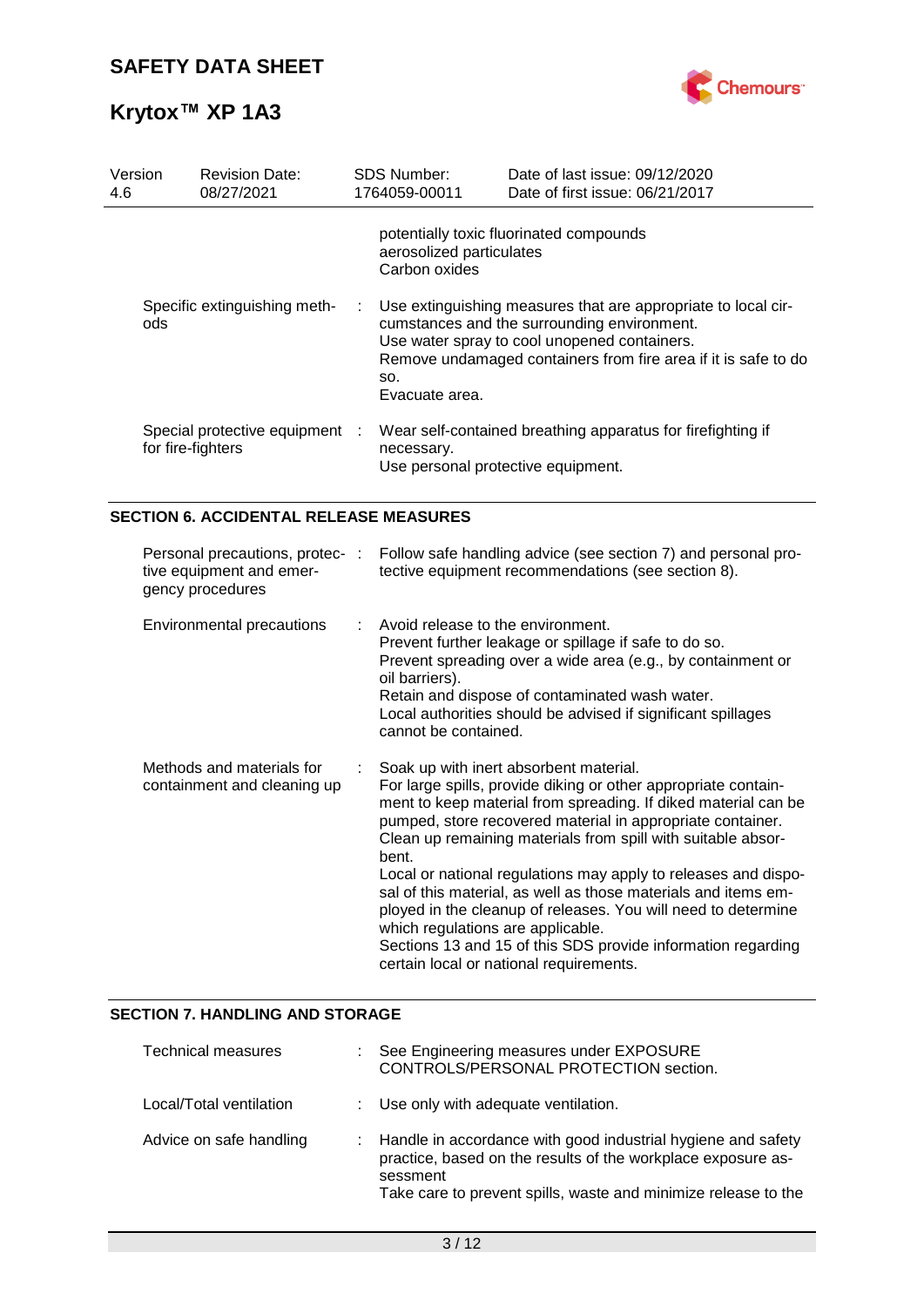

| Version<br>4.6 | <b>Revision Date:</b><br>08/27/2021           |    | SDS Number:<br>1764059-00011         | Date of last issue: 09/12/2020<br>Date of first issue: 06/21/2017 |
|----------------|-----------------------------------------------|----|--------------------------------------|-------------------------------------------------------------------|
|                |                                               |    | environment.                         |                                                                   |
|                | Conditions for safe storage                   | ÷. | Keep in properly labeled containers. | Store in accordance with the particular national regulations.     |
|                | Materials to avoid                            |    |                                      | No special restrictions on storage with other products.           |
|                | Further information on stor-<br>age stability | ÷. |                                      | No decomposition if stored and applied as directed.               |

### **SECTION 8. EXPOSURE CONTROLS/PERSONAL PROTECTION**

### **Ingredients with workplace control parameters**

Contains no substances with occupational exposure limit values.

### **Occupational exposure limits of decomposition products**

| Components          | CAS-No.   | Value type   | Control parame-           | <b>Basis</b>     |
|---------------------|-----------|--------------|---------------------------|------------------|
|                     |           | (Form of     | ters / Permissible        |                  |
|                     |           | exposure)    | concentration             |                  |
| Hydrofluoric acid   | 7664-39-3 | <b>TWA</b>   | $0.5$ ppm                 | <b>ACGIH</b>     |
|                     |           |              | (Fluorine)                |                  |
|                     |           | $\mathsf C$  | 2 ppm                     | <b>ACGIH</b>     |
|                     |           |              | (Fluorine)                |                  |
|                     |           | C            | 6 ppm                     | <b>NIOSH REL</b> |
|                     |           |              | $5 \text{ mg/m}^3$        |                  |
|                     |           | <b>TWA</b>   | 3 ppm                     | <b>NIOSH REL</b> |
|                     |           | <b>TWA</b>   | $2.5 \text{ mg/m}^3$      | OSHA Z-2         |
|                     | 353-50-4  | <b>TWA</b>   | 3 ppm                     | <b>ACGIH</b>     |
| Carbonyl difluoride |           |              | 2 ppm                     |                  |
|                     |           | <b>STEL</b>  | 5 ppm                     | <b>ACGIH</b>     |
|                     |           | <b>TWA</b>   | 2 ppm                     | <b>NIOSH REL</b> |
|                     |           |              | $5 \text{ mg/m}^3$        |                  |
|                     |           | <b>ST</b>    | 5 ppm                     | <b>NIOSH REL</b> |
|                     |           |              | $15$ mg/m <sup>3</sup>    |                  |
| Carbon dioxide      | 124-38-9  | <b>TWA</b>   | 5,000 ppm                 | <b>ACGIH</b>     |
|                     |           | <b>STEL</b>  | 30,000 ppm                | <b>ACGIH</b>     |
|                     |           | <b>TWA</b>   | $5,000$ ppm               | <b>NIOSH REL</b> |
|                     |           |              | $9,000$ mg/m <sup>3</sup> |                  |
|                     |           | <b>ST</b>    | 30,000 ppm                | <b>NIOSH REL</b> |
|                     |           |              | 54,000 mg/m <sup>3</sup>  |                  |
|                     |           | <b>TWA</b>   | 5,000 ppm                 | OSHA Z-1         |
|                     |           |              | $9,000$ mg/m <sup>3</sup> |                  |
| Carbon monoxide     | 630-08-0  | <b>TWA</b>   | 25 ppm                    | <b>ACGIH</b>     |
|                     |           | <b>TWA</b>   | 35 ppm                    | <b>NIOSH REL</b> |
|                     |           |              | 40 mg/m <sup>3</sup>      |                  |
|                     |           | $\mathsf{C}$ | 200 ppm                   | <b>NIOSH REL</b> |
|                     |           |              | 229 mg/m <sup>3</sup>     |                  |
|                     |           | <b>TWA</b>   | 50 ppm                    | OSHA Z-1         |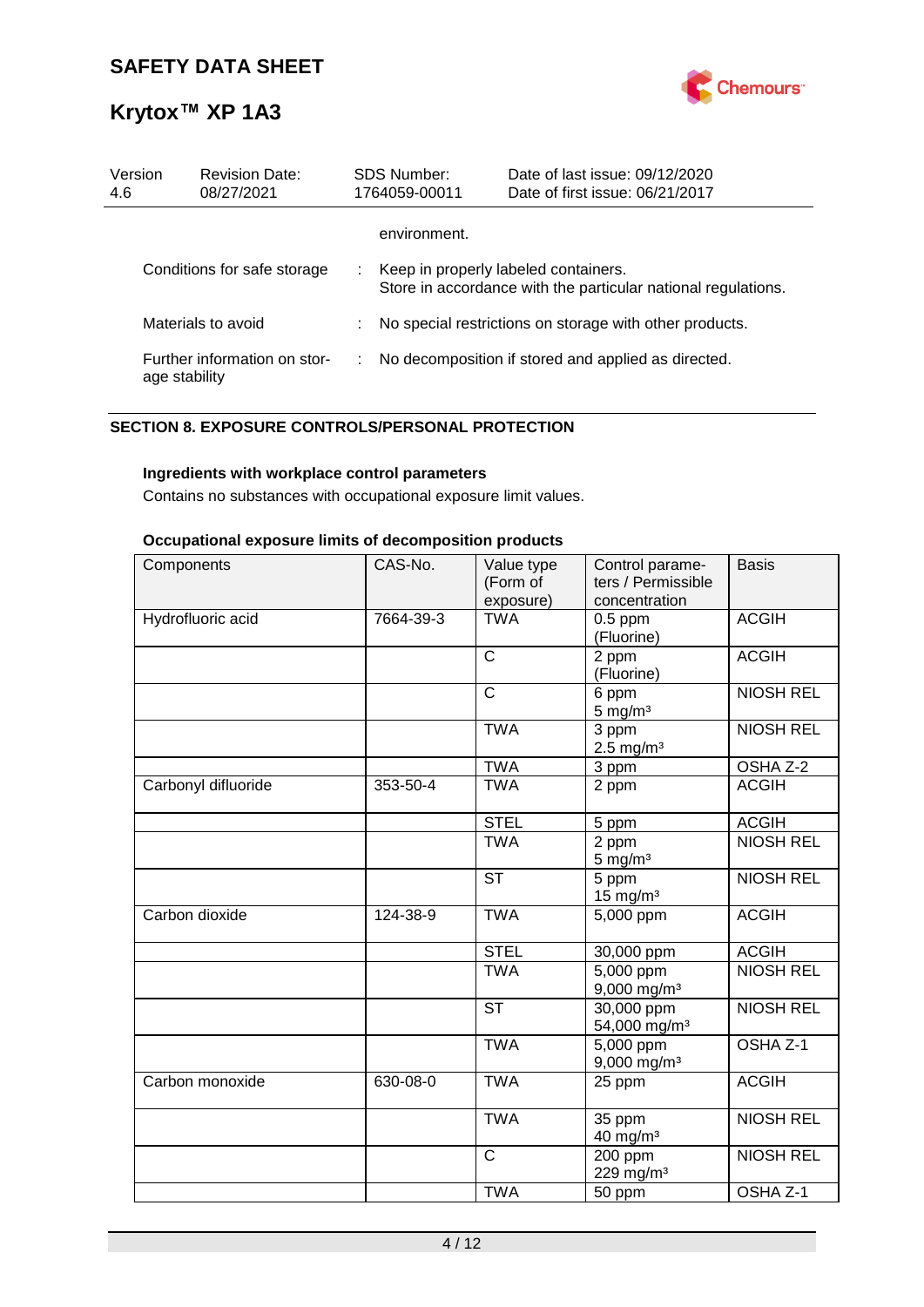

| Version<br>4.6 | <b>Revision Date:</b><br>08/27/2021 | <b>SDS Number:</b><br>1764059-00011 |                                                                                                                                                                                                                                                                                                                                                                                                                                                                                                                                                                                                                                                                                                          | Date of last issue: 09/12/2020<br>Date of first issue: 06/21/2017                                                                                                                                                 |  |  |
|----------------|-------------------------------------|-------------------------------------|----------------------------------------------------------------------------------------------------------------------------------------------------------------------------------------------------------------------------------------------------------------------------------------------------------------------------------------------------------------------------------------------------------------------------------------------------------------------------------------------------------------------------------------------------------------------------------------------------------------------------------------------------------------------------------------------------------|-------------------------------------------------------------------------------------------------------------------------------------------------------------------------------------------------------------------|--|--|
|                |                                     |                                     |                                                                                                                                                                                                                                                                                                                                                                                                                                                                                                                                                                                                                                                                                                          | 55 mg/ $m3$                                                                                                                                                                                                       |  |  |
|                | <b>Engineering measures</b>         |                                     | $10$ ).                                                                                                                                                                                                                                                                                                                                                                                                                                                                                                                                                                                                                                                                                                  | Processing may form hazardous compounds (see section<br>Ensure adequate ventilation, especially in confined areas.<br>Minimize workplace exposure concentrations.                                                 |  |  |
|                | Personal protective equipment       |                                     |                                                                                                                                                                                                                                                                                                                                                                                                                                                                                                                                                                                                                                                                                                          |                                                                                                                                                                                                                   |  |  |
|                | Respiratory protection              |                                     | General and local exhaust ventilation is recommended to<br>maintain vapor exposures below recommended limits. Where<br>concentrations are above recommended limits or are<br>unknown, appropriate respiratory protection should be worn.<br>Follow OSHA respirator regulations (29 CFR 1910.134) and<br>use NIOSH/MSHA approved respirators. Protection provided<br>by air purifying respirators against exposure to any hazar-<br>dous chemical is limited. Use a positive pressure air supplied<br>respirator if there is any potential for uncontrolled release,<br>exposure levels are unknown, or any other circumstance<br>where air purifying respirators may not provide adequate<br>protection. |                                                                                                                                                                                                                   |  |  |
|                | Hand protection                     |                                     |                                                                                                                                                                                                                                                                                                                                                                                                                                                                                                                                                                                                                                                                                                          |                                                                                                                                                                                                                   |  |  |
|                | Remarks                             |                                     |                                                                                                                                                                                                                                                                                                                                                                                                                                                                                                                                                                                                                                                                                                          | Wash hands before breaks and at the end of workday.                                                                                                                                                               |  |  |
|                | Eye protection                      |                                     | Safety glasses                                                                                                                                                                                                                                                                                                                                                                                                                                                                                                                                                                                                                                                                                           | Wear the following personal protective equipment:                                                                                                                                                                 |  |  |
|                | Skin and body protection            |                                     |                                                                                                                                                                                                                                                                                                                                                                                                                                                                                                                                                                                                                                                                                                          | Skin should be washed after contact.                                                                                                                                                                              |  |  |
|                | Hygiene measures                    |                                     | king place.                                                                                                                                                                                                                                                                                                                                                                                                                                                                                                                                                                                                                                                                                              | If exposure to chemical is likely during typical use, provide<br>eye flushing systems and safety showers close to the wor-<br>When using do not eat, drink or smoke.<br>Wash contaminated clothing before re-use. |  |  |

### **SECTION 9. PHYSICAL AND CHEMICAL PROPERTIES**

| Appearance                          |    | viscous liquid    |
|-------------------------------------|----|-------------------|
| Color                               |    | colorless         |
| Odor                                |    | odorless          |
| Odor Threshold                      |    | No data available |
| рH                                  |    | : 7               |
| Melting point/freezing point        | t. | No data available |
| Initial boiling point and boiling : |    | No data available |
|                                     |    |                   |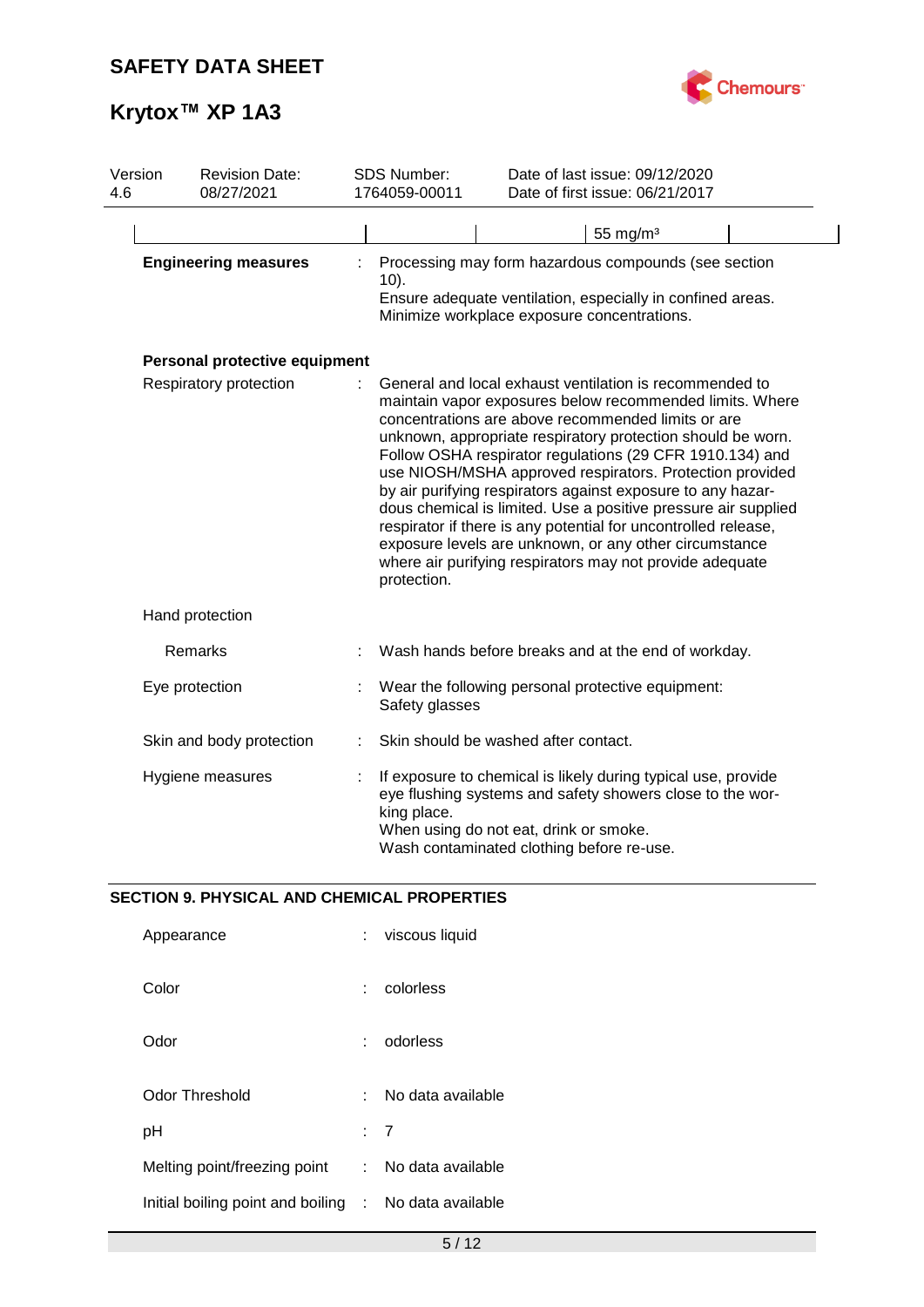

| 4.6 | Version         | <b>Revision Date:</b><br>08/27/2021                 |                           | <b>SDS Number:</b><br>1764059-00011 | Date of last issue: 09/12/2020<br>Date of first issue: 06/21/2017 |
|-----|-----------------|-----------------------------------------------------|---------------------------|-------------------------------------|-------------------------------------------------------------------|
|     | range           |                                                     |                           |                                     |                                                                   |
|     | Flash point     |                                                     |                           | does not flash                      | Method: Pensky-Martens closed cup                                 |
|     |                 | Evaporation rate                                    |                           | No data available                   |                                                                   |
|     |                 | Flammability (solid, gas)                           | t.                        | Not applicable                      |                                                                   |
|     |                 | Flammability (liquids)                              |                           | Will not burn                       |                                                                   |
|     |                 | Upper explosion limit / Upper<br>flammability limit | $\mathbb{R}^{\mathbb{Z}}$ | No data available                   |                                                                   |
|     |                 | Lower explosion limit / Lower<br>flammability limit | $\ddot{\cdot}$            | No data available                   |                                                                   |
|     |                 | Vapor pressure                                      |                           | No data available                   |                                                                   |
|     |                 | Relative vapor density                              |                           | No data available                   |                                                                   |
|     |                 | Relative density                                    |                           | $1.89 - 1.93$                       |                                                                   |
|     | Solubility(ies) | Water solubility                                    |                           | insoluble                           |                                                                   |
|     | octanol/water   | Partition coefficient: n-                           |                           | Not applicable                      |                                                                   |
|     |                 | Autoignition temperature                            |                           | No data available                   |                                                                   |
|     |                 | Decomposition temperature                           | ÷.                        | 662 °F / 350 °C                     |                                                                   |
|     | Viscosity       | Viscosity, kinematic                                | ÷.                        | No data available                   |                                                                   |
|     |                 | <b>Explosive properties</b>                         |                           | Not explosive                       |                                                                   |
|     |                 | Oxidizing properties                                |                           |                                     | The substance or mixture is not classified as oxidizing.          |
|     | Particle size   |                                                     |                           | Not applicable                      |                                                                   |
|     |                 |                                                     |                           |                                     |                                                                   |

### **SECTION 10. STABILITY AND REACTIVITY**

| Reactivity          | : Not classified as a reactivity hazard.                                                                      |
|---------------------|---------------------------------------------------------------------------------------------------------------|
| Chemical stability  | : Stable under normal conditions.                                                                             |
| tions               | Possibility of hazardous reac- : Hazardous decomposition products will be formed at elevated<br>temperatures. |
| Conditions to avoid | None known.                                                                                                   |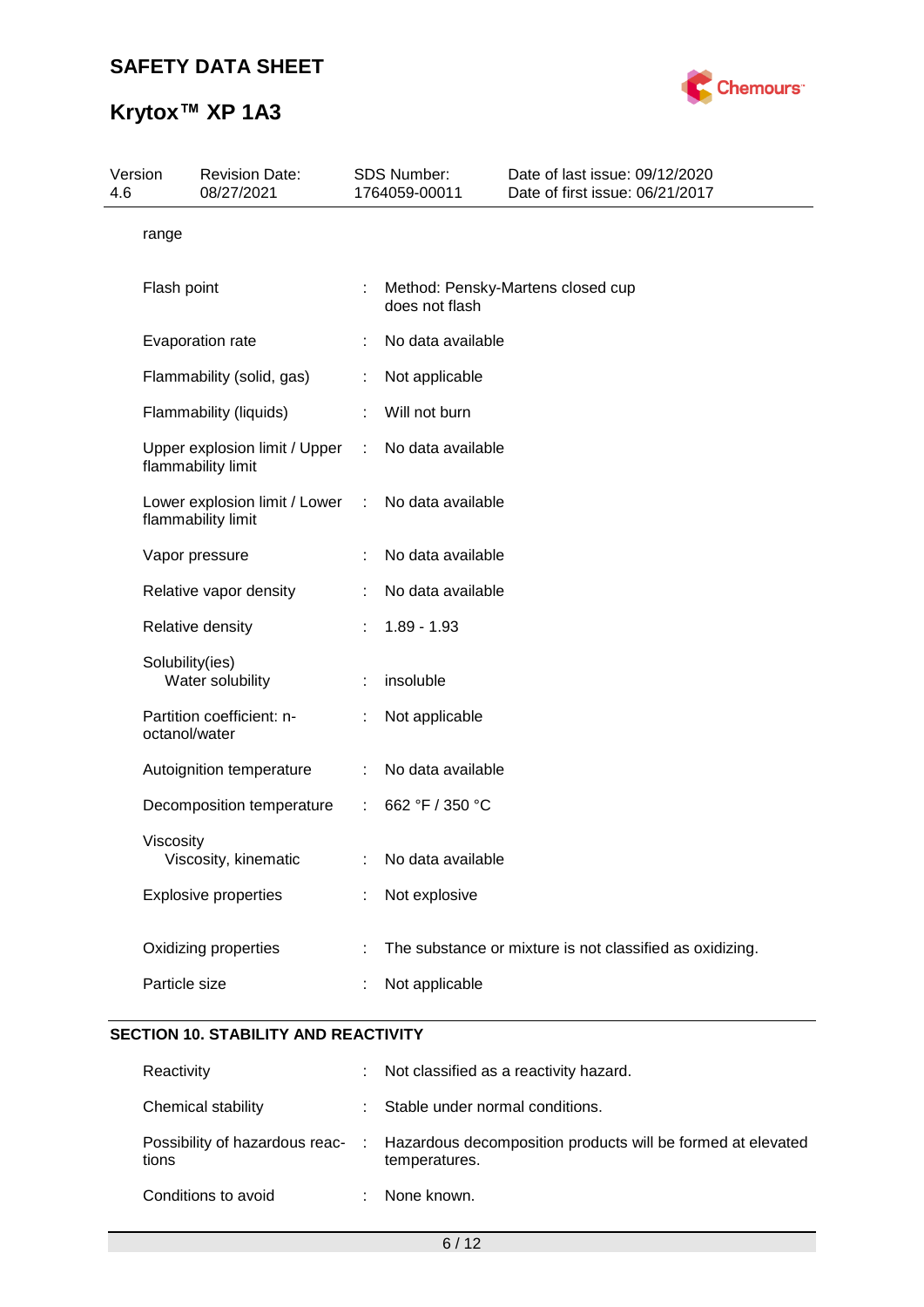### **SAFETY DATA SHEET**



### **Krytox™ XP 1A3**

| Version<br>4.6 | <b>Revision Date:</b><br>08/27/2021                       | SDS Number:<br>1764059-00011                                                       | Date of last issue: 09/12/2020<br>Date of first issue: 06/21/2017 |
|----------------|-----------------------------------------------------------|------------------------------------------------------------------------------------|-------------------------------------------------------------------|
|                | Incompatible materials                                    | None.                                                                              |                                                                   |
|                | Hazardous decomposition products<br>Thermal decomposition | Hydrofluoric acid<br>÷<br>Carbonyl difluoride<br>Carbon dioxide<br>Carbon monoxide |                                                                   |

### **SECTION 11. TOXICOLOGICAL INFORMATION**

### **Information on likely routes of exposure**

Inhalation Skin contact Ingestion Eye contact

### **Acute toxicity**

Not classified based on available information.

### **Components:**

Poly(oxy<trifluoro(trifluoromethyl)ethylene>), omega-fluoro-alpha-<tetrafluoro-1 <<(hydroxyphenoxyphosphinyl)oxy>methyl>ethyl>-

**:**

Acute oral toxicity : LD50 (Rat): > 5,000 mg/kg

### **Skin corrosion/irritation**

Not classified based on available information.

### **Components:**

Poly(oxy<trifluoro(trifluoromethyl)ethylene>), omega-fluoro-alpha-<tetrafluoro-1 <<(hydroxyphenoxyphosphinyl)oxy>methyl>ethyl>-

**:** Species : Rabbit Result : No skin irritation

### **Serious eye damage/eye irritation**

Not classified based on available information.

### **Components:**

**:**

Poly(oxy<trifluoro(trifluoromethyl)ethylene>), omega-fluoro-alpha-<tetrafluoro-1 <<(hydroxyphenoxyphosphinyl)oxy>methyl>ethyl>-

Species : Rabbit Result : Irritation to eyes, reversing within 21 days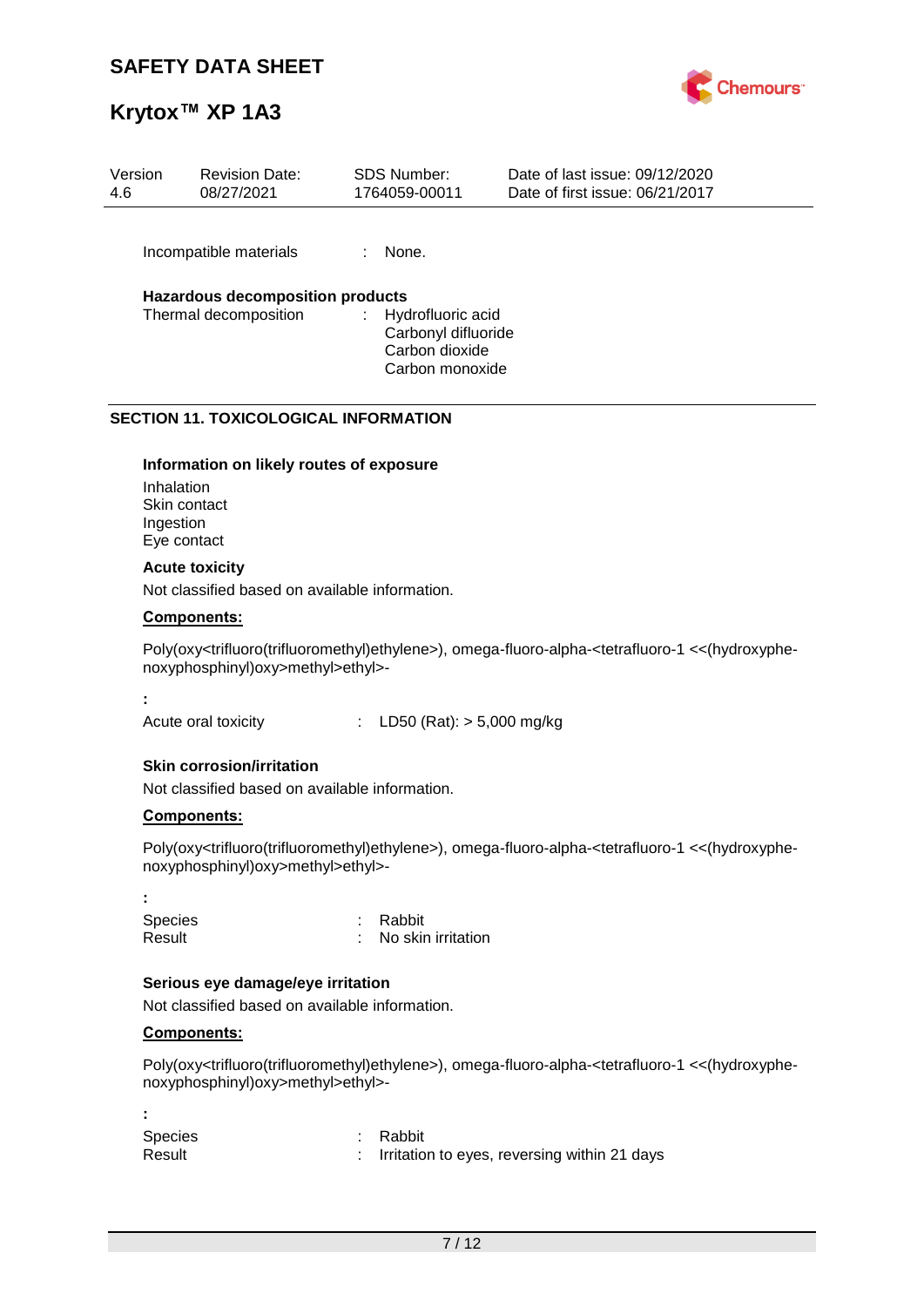

| Version<br>4.6           | <b>Revision Date:</b><br>08/27/2021                                             | SDS Number:<br>1764059-00011           | Date of last issue: 09/12/2020<br>Date of first issue: 06/21/2017                                                                                                |
|--------------------------|---------------------------------------------------------------------------------|----------------------------------------|------------------------------------------------------------------------------------------------------------------------------------------------------------------|
|                          | Respiratory or skin sensitization                                               |                                        |                                                                                                                                                                  |
|                          | <b>Skin sensitization</b>                                                       |                                        |                                                                                                                                                                  |
|                          | Not classified based on available information.                                  |                                        |                                                                                                                                                                  |
|                          | <b>Respiratory sensitization</b>                                                |                                        |                                                                                                                                                                  |
|                          | Not classified based on available information.                                  |                                        |                                                                                                                                                                  |
|                          | <b>Components:</b>                                                              |                                        |                                                                                                                                                                  |
|                          | noxyphosphinyl)oxy>methyl>ethyl>-                                               |                                        | Poly(oxy <trifluoro(trifluoromethyl)ethylene>), omega-fluoro-alpha-<tetrafluoro-1 <<(hydroxyphe-<="" td=""></tetrafluoro-1></trifluoro(trifluoromethyl)ethylene> |
| ÷                        |                                                                                 |                                        |                                                                                                                                                                  |
| <b>Species</b><br>Result | Routes of exposure                                                              | Skin contact<br>Guinea pig<br>negative |                                                                                                                                                                  |
|                          | <b>Germ cell mutagenicity</b><br>Not classified based on available information. |                                        |                                                                                                                                                                  |
|                          |                                                                                 |                                        |                                                                                                                                                                  |

### **Carcinogenicity**

Not classified based on available information.

| <b>IARC</b> | No ingredient of this product present at levels greater than or equal to 0.1% is |
|-------------|----------------------------------------------------------------------------------|
|             | identified as probable, possible or confirmed human carcinogen by IARC.          |

- **OSHA** No component of this product present at levels greater than or equal to 0.1% is on OSHA's list of regulated carcinogens.
- **NTP** No ingredient of this product present at levels greater than or equal to 0.1% is identified as a known or anticipated carcinogen by NTP.

### **Reproductive toxicity**

Not classified based on available information.

### **STOT-single exposure**

Not classified based on available information.

### **STOT-repeated exposure**

Not classified based on available information.

### **Aspiration toxicity**

Not classified based on available information.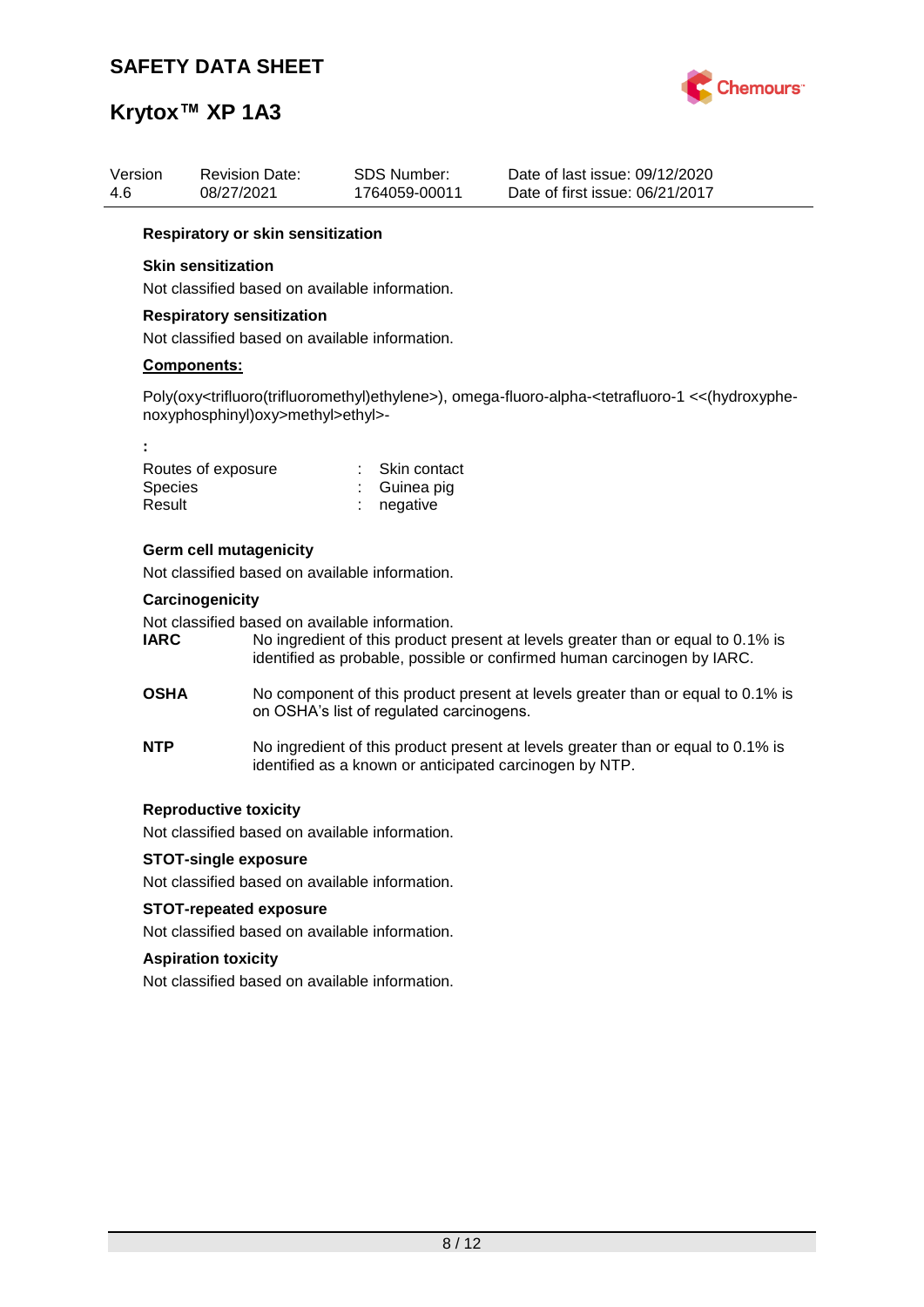

| Version<br>4.6 | <b>Revision Date:</b><br>08/27/2021        |   | <b>SDS Number:</b><br>1764059-00011 | Date of last issue: 09/12/2020<br>Date of first issue: 06/21/2017                                                                                                |
|----------------|--------------------------------------------|---|-------------------------------------|------------------------------------------------------------------------------------------------------------------------------------------------------------------|
|                |                                            |   |                                     |                                                                                                                                                                  |
|                | <b>SECTION 12. ECOLOGICAL INFORMATION</b>  |   |                                     |                                                                                                                                                                  |
|                | <b>Ecotoxicity</b>                         |   |                                     |                                                                                                                                                                  |
|                | Components:                                |   |                                     |                                                                                                                                                                  |
|                | noxyphosphinyl)oxy>methyl>ethyl>-          |   |                                     | Poly(oxy <trifluoro(trifluoromethyl)ethylene>), omega-fluoro-alpha-<tetrafluoro-1 <<(hydroxyphe-<="" td=""></tetrafluoro-1></trifluoro(trifluoromethyl)ethylene> |
| t              |                                            |   |                                     |                                                                                                                                                                  |
|                | <b>Ecotoxicology Assessment</b>            |   |                                     |                                                                                                                                                                  |
|                | Acute aquatic toxicity                     | ÷ | Toxic effects cannot be excluded    |                                                                                                                                                                  |
|                | Chronic aquatic toxicity                   | ÷ | Toxic effects cannot be excluded    |                                                                                                                                                                  |
|                | <b>Persistence and degradability</b>       |   |                                     |                                                                                                                                                                  |
|                | No data available                          |   |                                     |                                                                                                                                                                  |
|                | <b>Bioaccumulative potential</b>           |   |                                     |                                                                                                                                                                  |
|                | No data available                          |   |                                     |                                                                                                                                                                  |
|                | <b>Mobility in soil</b>                    |   |                                     |                                                                                                                                                                  |
|                | No data available                          |   |                                     |                                                                                                                                                                  |
|                | Other adverse effects                      |   |                                     |                                                                                                                                                                  |
|                | No data available                          |   |                                     |                                                                                                                                                                  |
|                | <b>SECTION 13. DISPOSAL CONSIDERATIONS</b> |   |                                     |                                                                                                                                                                  |

| <b>Disposal methods</b> |                                                                                                                                                                |
|-------------------------|----------------------------------------------------------------------------------------------------------------------------------------------------------------|
| Waste from residues     | Dispose of in accordance with local regulations.                                                                                                               |
| Contaminated packaging  | Empty containers should be taken to an approved waste<br>handling site for recycling or disposal.<br>If not otherwise specified: Dispose of as unused product. |

### **SECTION 14. TRANSPORT INFORMATION**

### **International Regulations**

**UNRTDG**

Not regulated as a dangerous good

### **IATA-DGR**

Not regulated as a dangerous good

### **IMDG-Code**

Not regulated as a dangerous good

**Transport in bulk according to Annex II of MARPOL 73/78 and the IBC Code**

Not applicable for product as supplied.

### **Domestic regulation**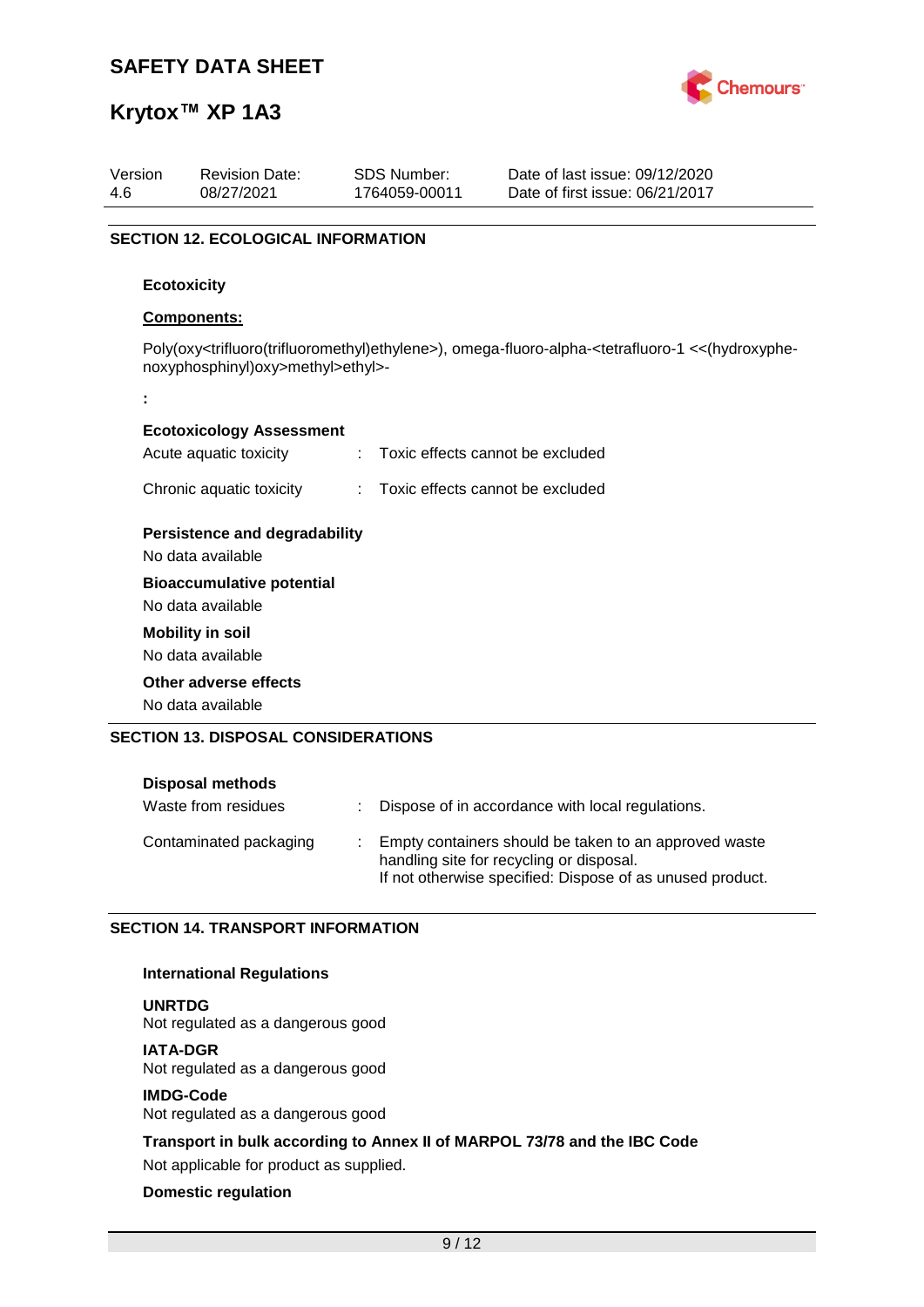

| Version | <b>Revision Date:</b> | SDS Number:   | Date of last issue: 09/12/2020  |
|---------|-----------------------|---------------|---------------------------------|
| -4.6    | 08/27/2021            | 1764059-00011 | Date of first issue: 06/21/2017 |
|         |                       |               |                                 |

### **49 CFR**

Not regulated as a dangerous good

**Special precautions for user**

Not applicable

### **SECTION 15. REGULATORY INFORMATION**

### **CERCLA Reportable Quantity**

This material does not contain any components with a CERCLA RQ.

### **SARA 304 Extremely Hazardous Substances Reportable Quantity**

This material does not contain any components with a section 304 EHS RQ.

### **SARA 302 Extremely Hazardous Substances Threshold Planning Quantity**

This material does not contain any components with a section 302 EHS TPQ.

| SARA 311/312 Hazards |  | No SARA Hazards |
|----------------------|--|-----------------|
|----------------------|--|-----------------|

| <b>SARA 313</b> | : This material does not contain any chemical components with<br>known CAS numbers that exceed the threshold (De Minimis) |
|-----------------|---------------------------------------------------------------------------------------------------------------------------|
|                 | reporting levels established by SARA Title III, Section 313.                                                              |

### **US State Regulations**

### **Pennsylvania Right To Know**

PFPE fluid Trade secret Poly(oxy<trifluoro(trifluoromethyl)ethylene>), omega-fluoroalpha-<tetrafluoro-1 <<(hydroxyphenoxyphosphinyl)oxy>methyl>ethyl>- Not Assigned

### **California Prop. 65**

WARNING: This product can expose you to chemicals including Pentadecafluorooctanoic acid, which is/are known to the State of California to cause birth defects or other reproductive harm. For more information go to www.P65Warnings.ca.gov. Note to User: This product is not made with PFOA nor is PFOA intentionally present in the product; however, it is possible that PFOA may be present as an impurity at background (environmental) levels.

### **SECTION 16. OTHER INFORMATION**

**Further information**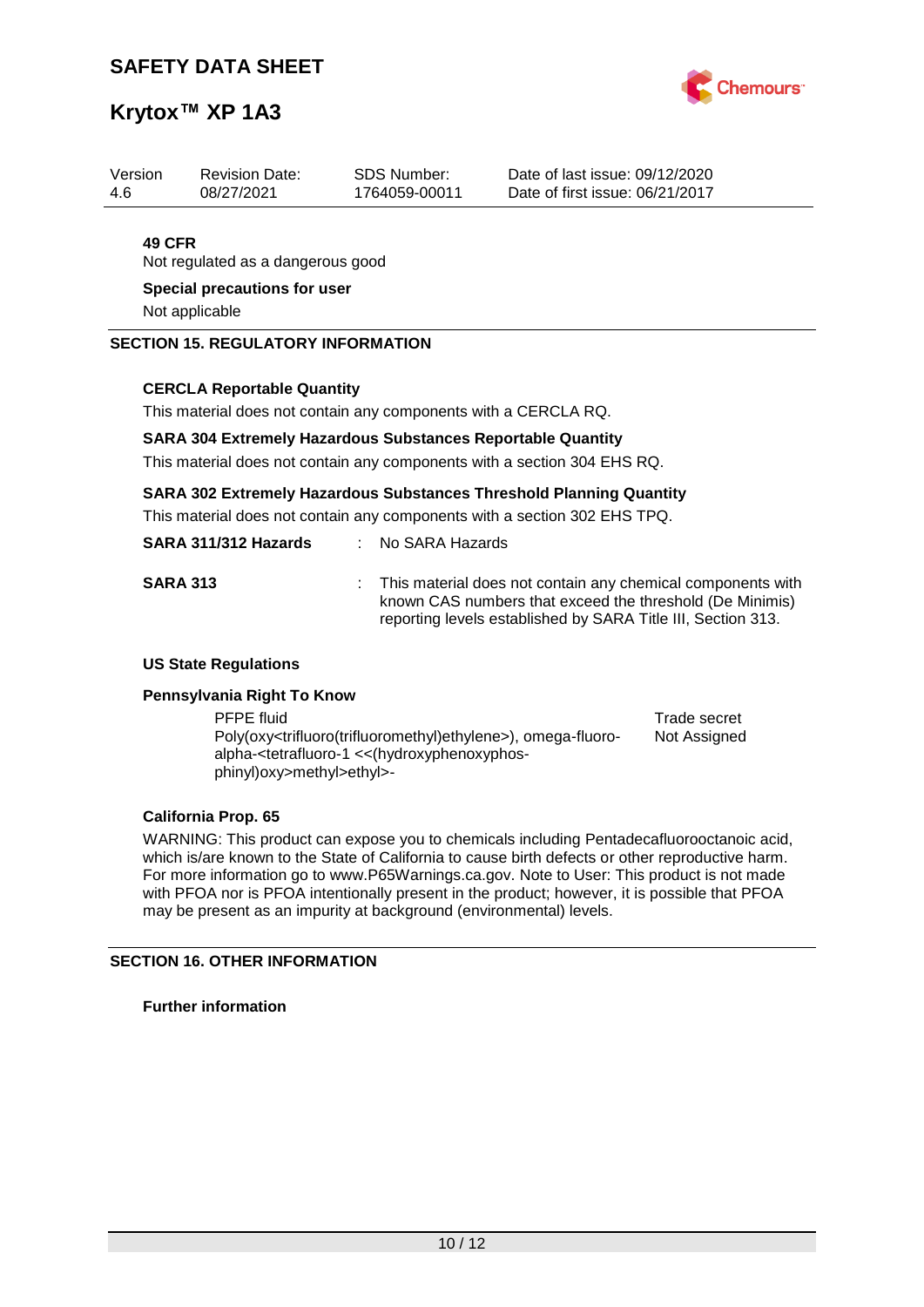



Krytox™ and any associated logos are trademarks or copyrights of The Chemours Company FC, LLC.

Chemours™ and the Chemours Logo are trademarks of The Chemours Company. Before use read Chemours safety information.

For further information contact the local Chemours office or nominated distributors.

### **Full text of other abbreviations**

| : USA. ACGIH Threshold Limit Values (TLV)<br>: USA. NIOSH Recommended Exposure Limits<br>USA. Occupational Exposure Limits (OSHA) - Table Z-1 Lim- |
|----------------------------------------------------------------------------------------------------------------------------------------------------|
| its for Air Contaminants<br>: USA. Occupational Exposure Limits (OSHA) - Table Z-2                                                                 |
| 8-hour, time-weighted average                                                                                                                      |
| : Short-term exposure limit                                                                                                                        |
| $\therefore$ Ceiling limit                                                                                                                         |
| : Time-weighted average concentration for up to a 10-hour<br>workday during a 40-hour workweek                                                     |
| : STEL - 15-minute TWA exposure that should not be exceeded<br>at any time during a workday                                                        |
| : Ceiling value not be exceeded at any time.                                                                                                       |
| : 8-hour time weighted average                                                                                                                     |
| : 8-hour time weighted average                                                                                                                     |
|                                                                                                                                                    |

AIIC - Australian Inventory of Industrial Chemicals; ASTM - American Society for the Testing of Materials; bw - Body weight; CERCLA - Comprehensive Environmental Response, Compensation, and Liability Act; CMR - Carcinogen, Mutagen or Reproductive Toxicant; DIN - Standard of the German Institute for Standardisation; DOT - Department of Transportation; DSL - Domestic Substances List (Canada); ECx - Concentration associated with x% response; EHS - Extremely Hazardous Substance; ELx - Loading rate associated with x% response; EmS - Emergency Schedule; ENCS - Existing and New Chemical Substances (Japan); ErCx - Concentration associated with x% growth rate response; ERG - Emergency Response Guide; GHS - Globally Harmonized System; GLP - Good Laboratory Practice; HMIS - Hazardous Materials Identification System; IARC - International Agency for Research on Cancer; IATA - International Air Transport Association; IBC - International Code for the Construction and Equipment of Ships carrying Dangerous Chemicals